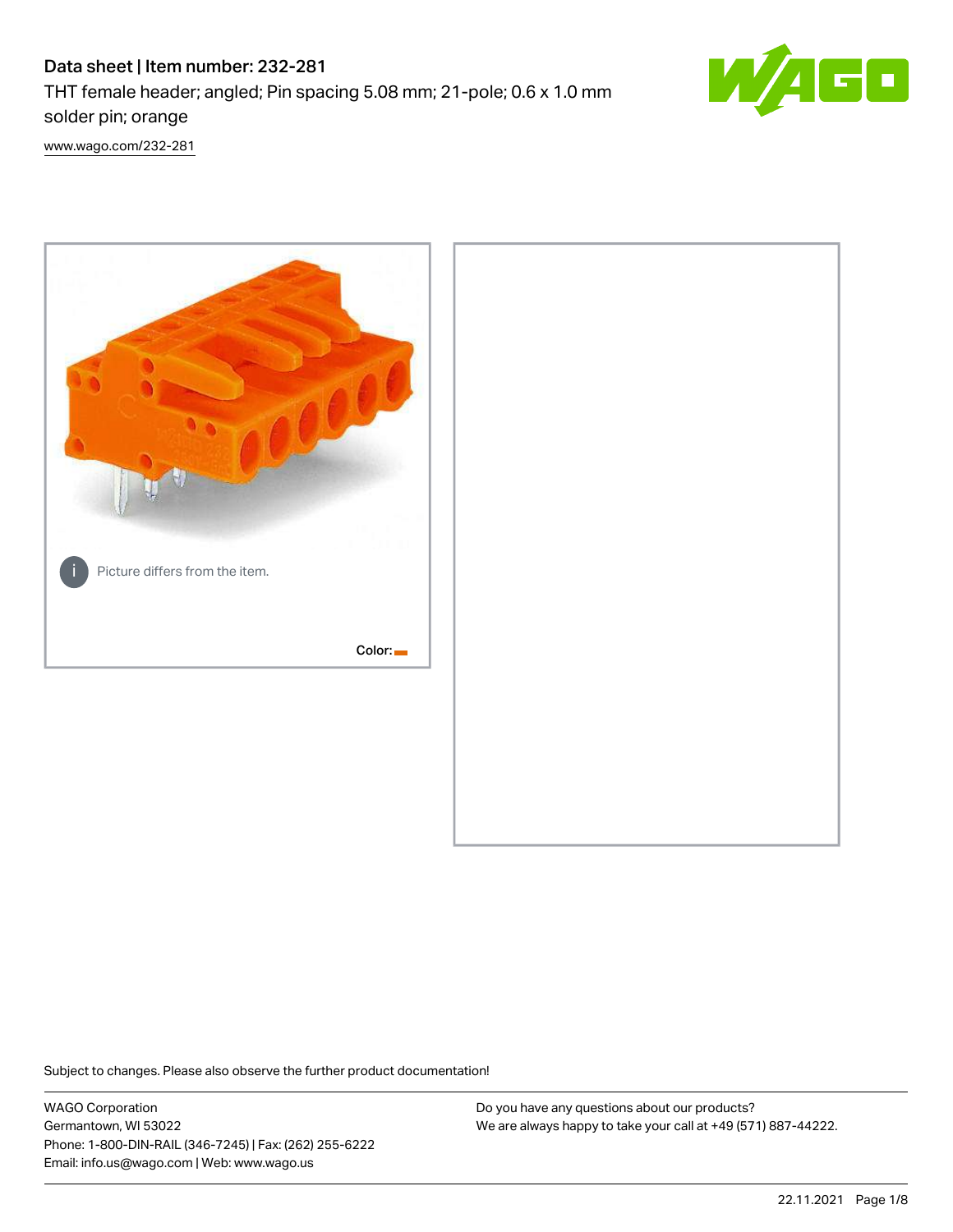

Dimensions in mm

 $L =$  (pole no. x pin spacing) + 1.5 mm

Distance to first solder pin: 2.2 mm

2- to 3-pole female connectors – one latch only

#### Item description

- **Horizontal or vertical PCB mounting via straight or angled solder pins**
- For board-to-board and board-to-wire connections
- $\blacksquare$ Touch-proof PCB outputs
- $\blacksquare$ Easy-to-identify PCB inputs and outputs
- **Now With coding fingers**

Subject to changes. Please also observe the further product documentation!

WAGO Corporation Germantown, WI 53022 Phone: 1-800-DIN-RAIL (346-7245) | Fax: (262) 255-6222 Email: info.us@wago.com | Web: www.wago.us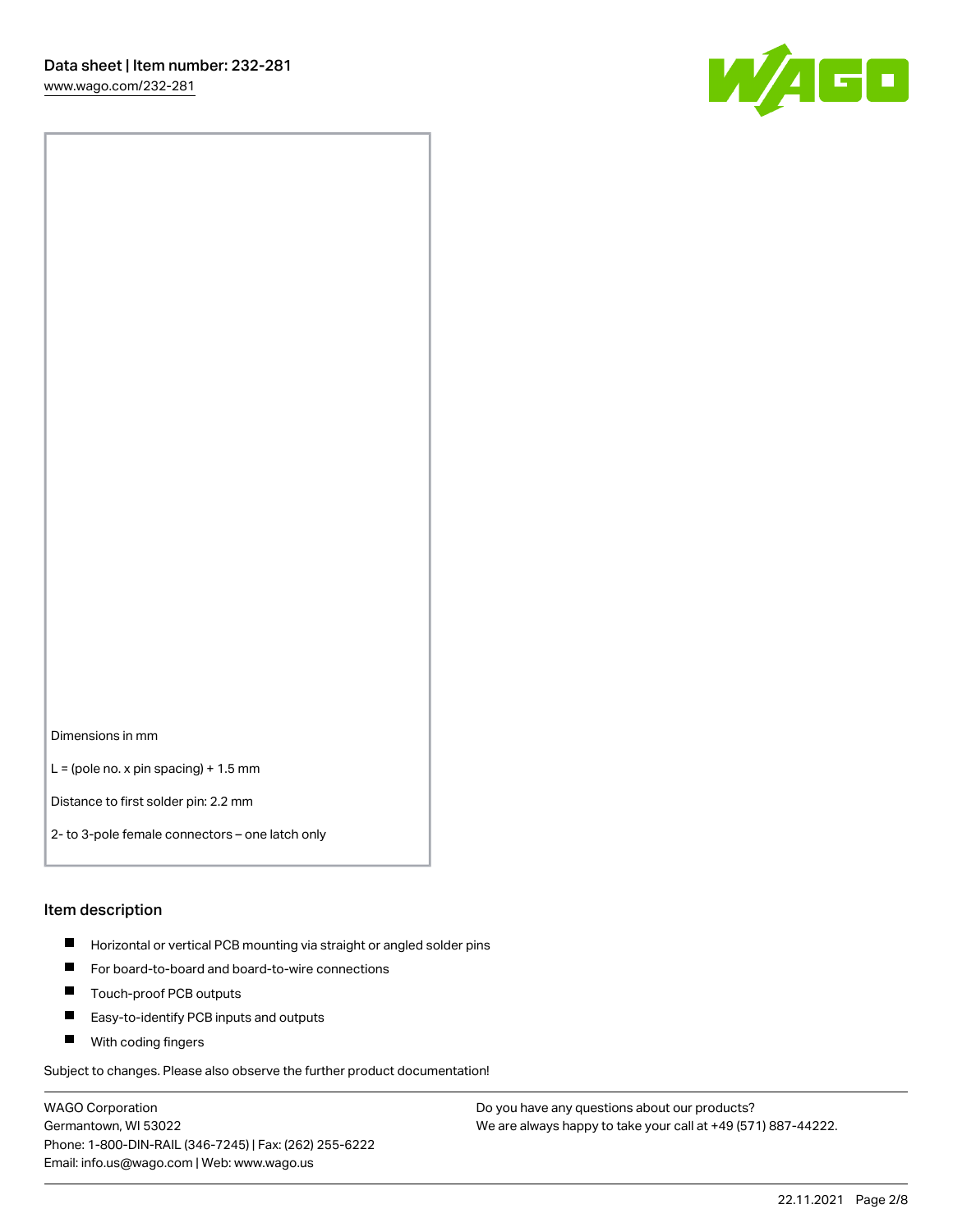

## Data Notes

| Safety information 1 | The <i>MCS – MULTI CONNECTION SYSTEM</i> includes connectors<br>without breaking capacity in accordance with DIN EN 61984. When<br>used as intended, these connectors must not be connected<br>/disconnected when live or under load. The circuit design should<br>ensure header pins, which can be touched, are not live when<br>unmated. |
|----------------------|--------------------------------------------------------------------------------------------------------------------------------------------------------------------------------------------------------------------------------------------------------------------------------------------------------------------------------------------|
| Variants:            | Other pole numbers<br>3.8 mm pin projection for male headers with straight solder pins<br>Gold-plated or partially gold-plated contact surfaces<br>Other versions (or variants) can be requested from WAGO Sales or<br>configured at https://configurator.wago.com/                                                                        |

## Electrical data

### IEC Approvals

| Ratings per                 | IEC/EN 60664-1                                                       |
|-----------------------------|----------------------------------------------------------------------|
| Rated voltage (III / 3)     | 320 V                                                                |
| Rated surge voltage (III/3) | 4 <sub>k</sub> V                                                     |
| Rated voltage (III/2)       | 320 V                                                                |
| Rated surge voltage (III/2) | 4 <sub>k</sub> V                                                     |
| Nominal voltage (II/2)      | 630 V                                                                |
| Rated surge voltage (II/2)  | 4 <sub>k</sub> V                                                     |
| Rated current               | 12A                                                                  |
| Legend (ratings)            | (III / 2) $\triangleq$ Overvoltage category III / Pollution degree 2 |

### UL Approvals

| Approvals per                  | UL 1059 |
|--------------------------------|---------|
| Rated voltage UL (Use Group B) | 300 V   |
| Rated current UL (Use Group B) | 15 A    |
| Rated voltage UL (Use Group D) | 300 V   |
| Rated current UL (Use Group D) | 10 A    |

## Ratings per UL

| Rated voltage UL 1977 | 600 V |
|-----------------------|-------|
| Rated current UL 1977 |       |

Subject to changes. Please also observe the further product documentation!

| <b>WAGO Corporation</b>                                | Do you have any questions about our products?                 |
|--------------------------------------------------------|---------------------------------------------------------------|
| Germantown, WI 53022                                   | We are always happy to take your call at +49 (571) 887-44222. |
| Phone: 1-800-DIN-RAIL (346-7245)   Fax: (262) 255-6222 |                                                               |
| Email: info.us@wago.com   Web: www.wago.us             |                                                               |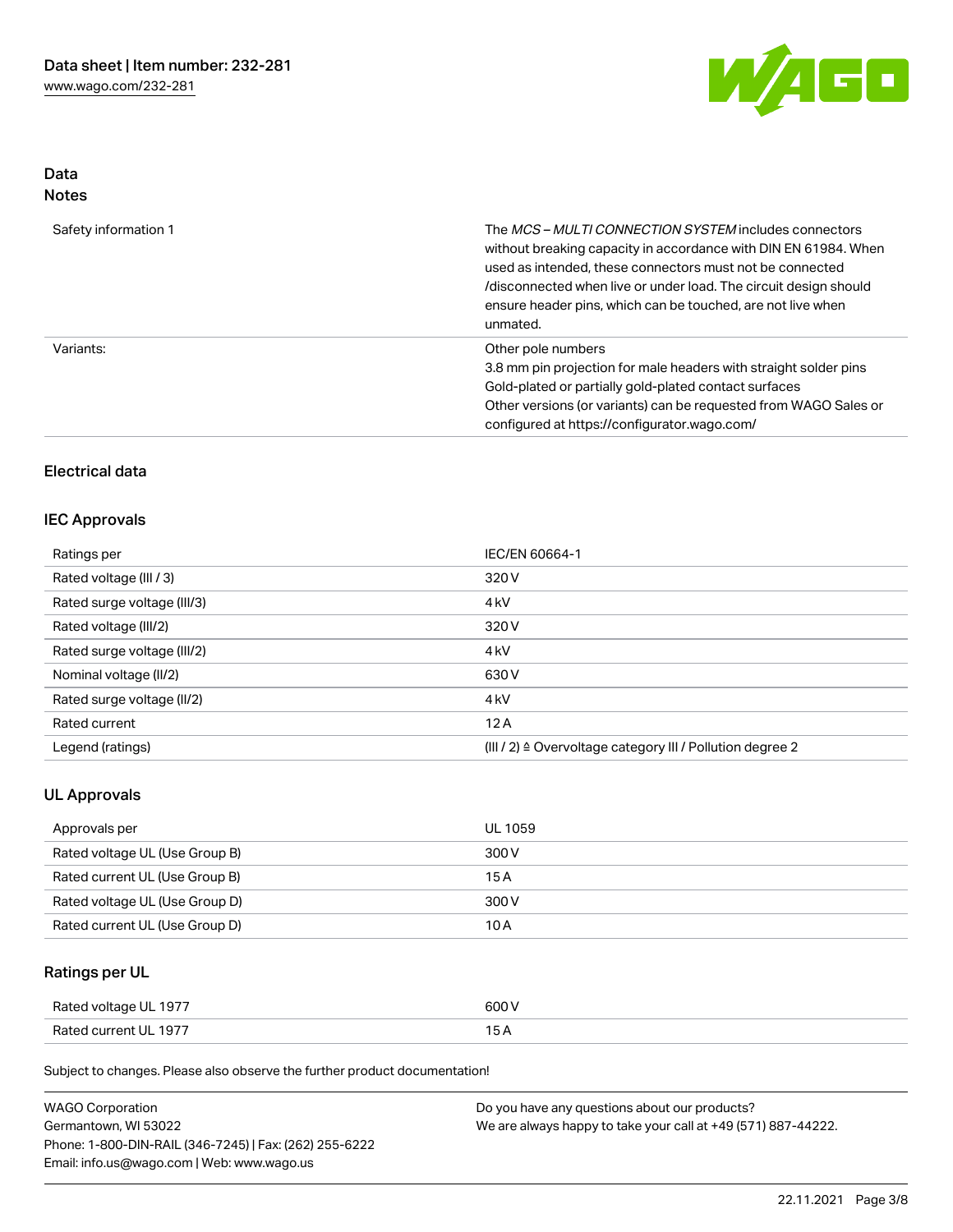

## CSA Approvals

| Approvals per                     | <b>CSA</b> |
|-----------------------------------|------------|
| Rated voltage CSA (Use Group B)   | 300 V      |
| Rated current CSA (Use Group B)   | 15A        |
| Rated voltage CSA (Use Group D)   | 300 V      |
| Rated current CSA (Use Group D)   | 10A        |
| <b>Connection data</b>            |            |
| Total number of connection points | 21         |
| Total number of potentials        | 21         |
|                                   |            |
| Number of connection types        | 1          |
| Number of levels                  | 1          |
| <b>Connection 1</b>               |            |

## Physical data

| Pin spacing                          | 5.08 mm / 0.2 inch     |
|--------------------------------------|------------------------|
| Width                                | 108.18 mm / 4.259 inch |
| Height                               | 16.6 mm / 0.654 inch   |
| Height from the surface              | 11.6 mm / 0.457 inch   |
| Depth                                | 18.25 mm / 0.719 inch  |
| Solder pin length                    | $5 \,\mathrm{mm}$      |
| Solder pin dimensions                | $0.6 \times 1$ mm      |
| Drilled hole diameter with tolerance | $1.3$ $(+0.1)$ mm      |

## Plug-in connection

| Contact type (pluggable connector) | Female header |
|------------------------------------|---------------|
| Connector (connection type)        | for PCB       |
| Mismating protection               | No            |
| Mating direction to the PCB        | 0°            |
| Locking of plug-in connection      | Without       |

### PCB contact

PCB Contact **THT** 

Subject to changes. Please also observe the further product documentation!

| <b>WAGO Corporation</b>                                | Do you have any questions about our products?                 |
|--------------------------------------------------------|---------------------------------------------------------------|
| Germantown, WI 53022                                   | We are always happy to take your call at +49 (571) 887-44222. |
| Phone: 1-800-DIN-RAIL (346-7245)   Fax: (262) 255-6222 |                                                               |
| Email: info.us@wago.com   Web: www.wago.us             |                                                               |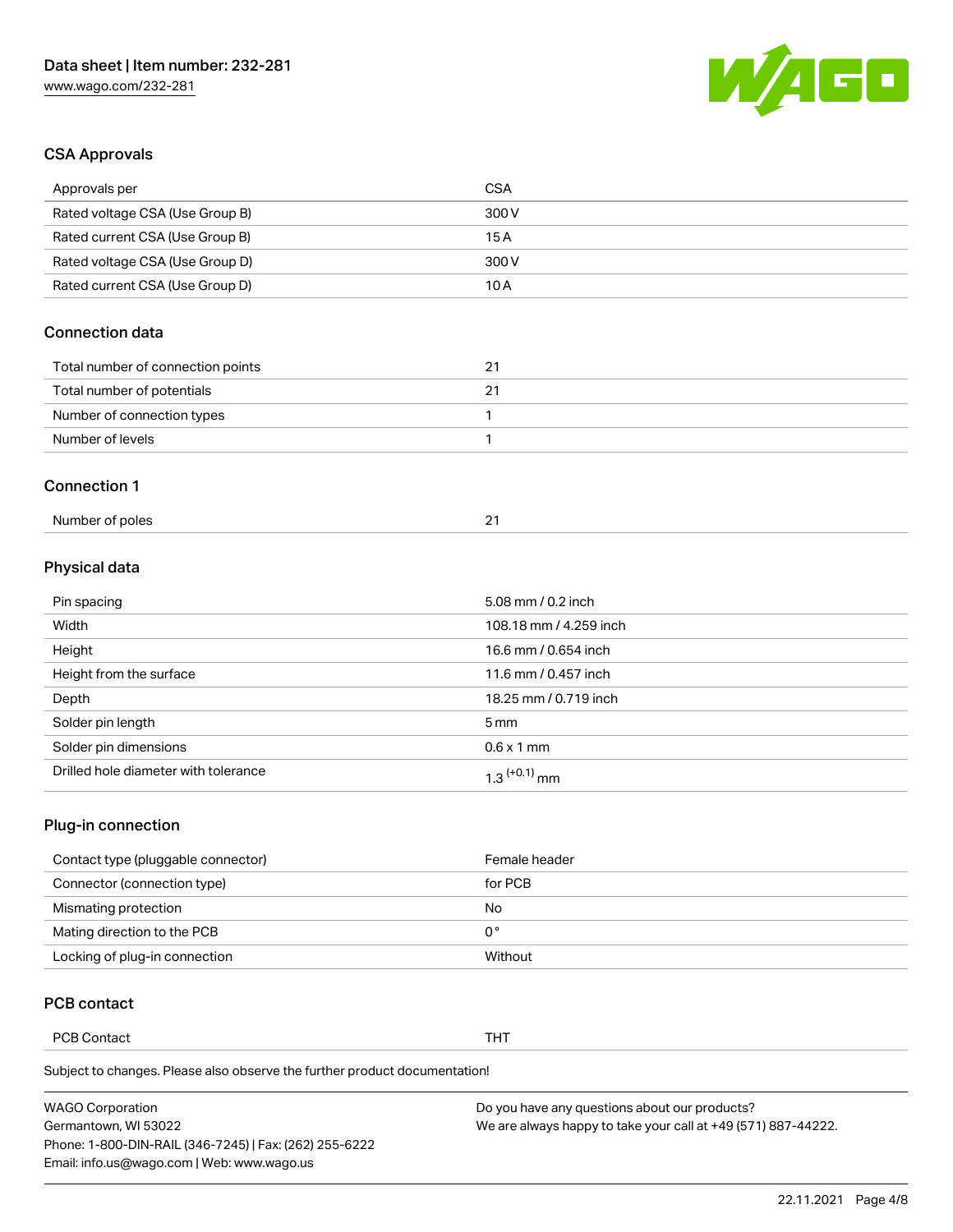[www.wago.com/232-281](http://www.wago.com/232-281)



| Solder pin arrangement              | over the entire female connector (in-line) |
|-------------------------------------|--------------------------------------------|
| Number of solder pins per potential |                                            |

#### Material data

| Color                       | orange           |
|-----------------------------|------------------|
| Material group              |                  |
| Insulation material         | Polyamide (PA66) |
| Flammability class per UL94 | V <sub>0</sub>   |
| Contact material            | Copper alloy     |
| Contact plating             | tin-plated       |
| Fire load                   | 0.299 MJ         |
| Weight                      | 18.2 g           |

#### Environmental requirements

| Limit temperature range | $-60+85 °C$ |
|-------------------------|-------------|
|                         |             |

### Commercial data

| Product Group         | 3 (Multi Conn. System) |
|-----------------------|------------------------|
| PU (SPU)              | 10 Stück               |
| Packaging type        | box                    |
| Country of origin     | DE                     |
| <b>GTIN</b>           | 4044918579667          |
| Customs tariff number | 8536694040             |

#### Approvals / Certificates

#### Country specific Approvals

Phone: 1-800-DIN-RAIL (346-7245) | Fax: (262) 255-6222

Email: info.us@wago.com | Web: www.wago.us

|                       |                                                                            |                                                               | Certificate |  |
|-----------------------|----------------------------------------------------------------------------|---------------------------------------------------------------|-------------|--|
| Logo                  | Approval                                                                   | <b>Additional Approval Text</b>                               | name        |  |
|                       | <b>CB</b>                                                                  | IEC 61984                                                     | NL-39756    |  |
|                       | <b>DEKRA Certification B.V.</b>                                            |                                                               |             |  |
|                       | <b>KEMA/KEUR</b>                                                           | EN 61984                                                      | 2190761.01  |  |
| KEMA                  | <b>DEKRA Certification B.V.</b>                                            |                                                               |             |  |
|                       |                                                                            |                                                               |             |  |
| <b>Ship Approvals</b> |                                                                            |                                                               |             |  |
|                       |                                                                            |                                                               | Certificate |  |
| Logo                  | Approval                                                                   | <b>Additional Approval Text</b>                               | name        |  |
|                       | Subject to changes. Please also observe the further product documentation! |                                                               |             |  |
|                       | <b>WAGO Corporation</b><br>Do you have any questions about our products?   |                                                               |             |  |
| Germantown, WI 53022  |                                                                            | We are always happy to take your call at +49 (571) 887-44222. |             |  |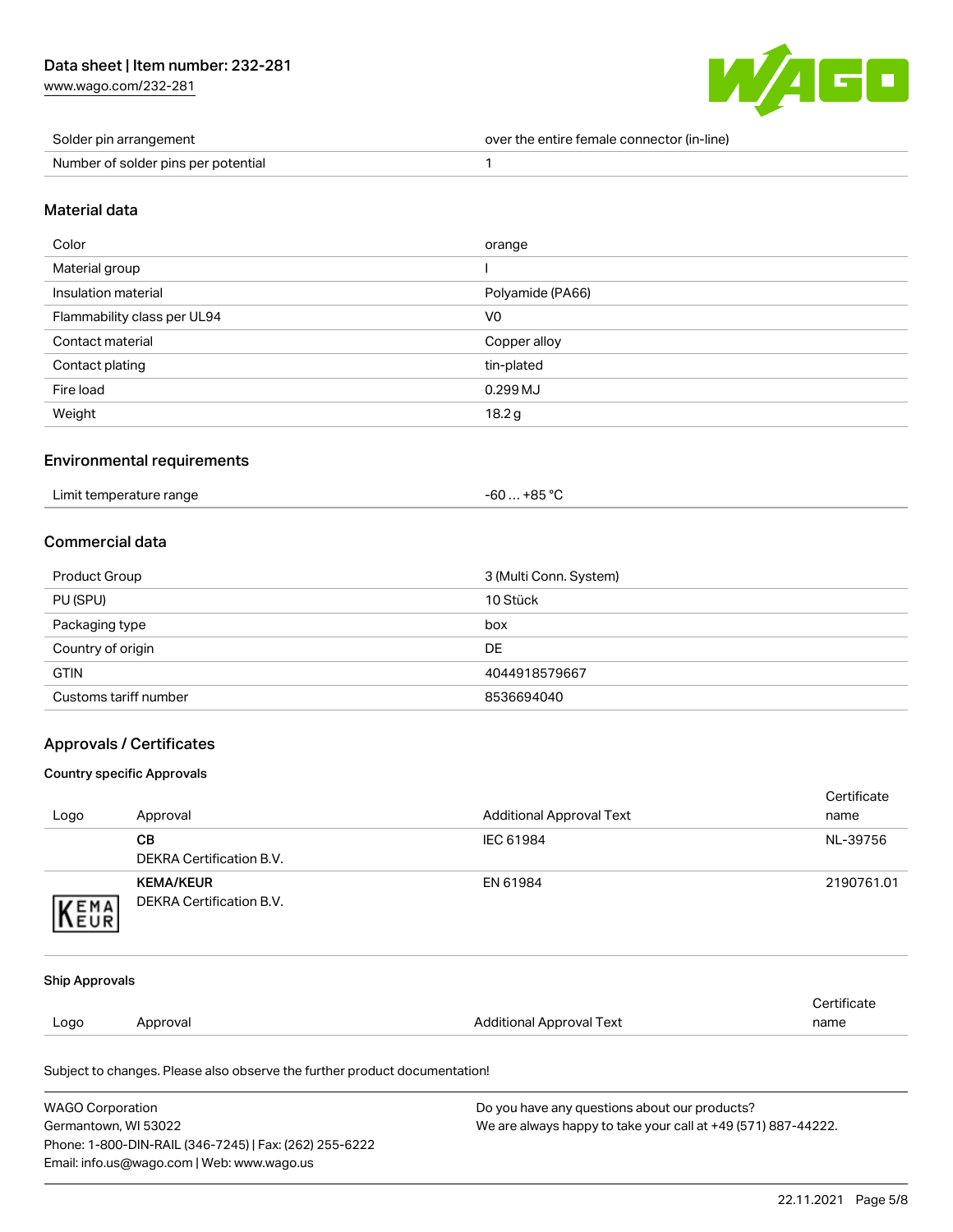## Data sheet | Item number: 232-281 [www.wago.com/232-281](http://www.wago.com/232-281)





| ABS                                                | <b>ABS</b><br>American Bureau of Shipping                                                                                                         |                                                                                                                |                              | $19 -$<br>HG15869876-<br><b>PDA</b> |  |
|----------------------------------------------------|---------------------------------------------------------------------------------------------------------------------------------------------------|----------------------------------------------------------------------------------------------------------------|------------------------------|-------------------------------------|--|
|                                                    | ${\sf LR}$<br>Lloyds Register                                                                                                                     | IEC 61984                                                                                                      |                              | 96/20035 (E5)                       |  |
| <b>UL-Approvals</b>                                |                                                                                                                                                   |                                                                                                                |                              |                                     |  |
| Logo                                               | Approval                                                                                                                                          | <b>Additional Approval Text</b>                                                                                |                              | Certificate<br>name                 |  |
|                                                    | UL<br>UL International Germany GmbH                                                                                                               | <b>UL 1977</b>                                                                                                 |                              | E45171                              |  |
|                                                    | <b>UR</b><br>Underwriters Laboratories Inc.                                                                                                       | <b>UL 1059</b>                                                                                                 |                              | E45172                              |  |
| Counterpart                                        | Item no.231-651<br>Male connector; 21-pole; Pin spacing 5.08 mm; orange                                                                           |                                                                                                                | www.wago.com/231-651         |                                     |  |
|                                                    | Item no.231-651/019-000<br>Male connector; 21-pole; Pin spacing 5.08 mm; mounting flange; orange                                                  |                                                                                                                | www.wago.com/231-651/019-000 |                                     |  |
| <b>Optional accessories</b><br>Testing accessories |                                                                                                                                                   |                                                                                                                |                              |                                     |  |
|                                                    | Testing accessories<br>Item no.: 231-661<br>Test plugs for female connectors; for 5 mm and 5.08 mm pin spacing; 2,50 mm <sup>2</sup> ; light gray |                                                                                                                |                              | www.wago.com/231-661                |  |
| <b>Downloads</b><br>Documentation                  |                                                                                                                                                   |                                                                                                                |                              |                                     |  |
| <b>Additional Information</b>                      |                                                                                                                                                   |                                                                                                                |                              |                                     |  |
| Technical explanations                             |                                                                                                                                                   | 2019 Apr 3                                                                                                     | pdf                          | Download                            |  |
|                                                    | Subject to changes. Please also observe the further product documentation!                                                                        |                                                                                                                |                              |                                     |  |
| <b>WAGO Corporation</b><br>Germantown, WI 53022    | Phone: 1-800-DIN-RAIL (346-7245)   Fax: (262) 255-6222<br>Email: info.us@wago.com   Web: www.wago.us                                              | Do you have any questions about our products?<br>We are always happy to take your call at +49 (571) 887-44222. |                              |                                     |  |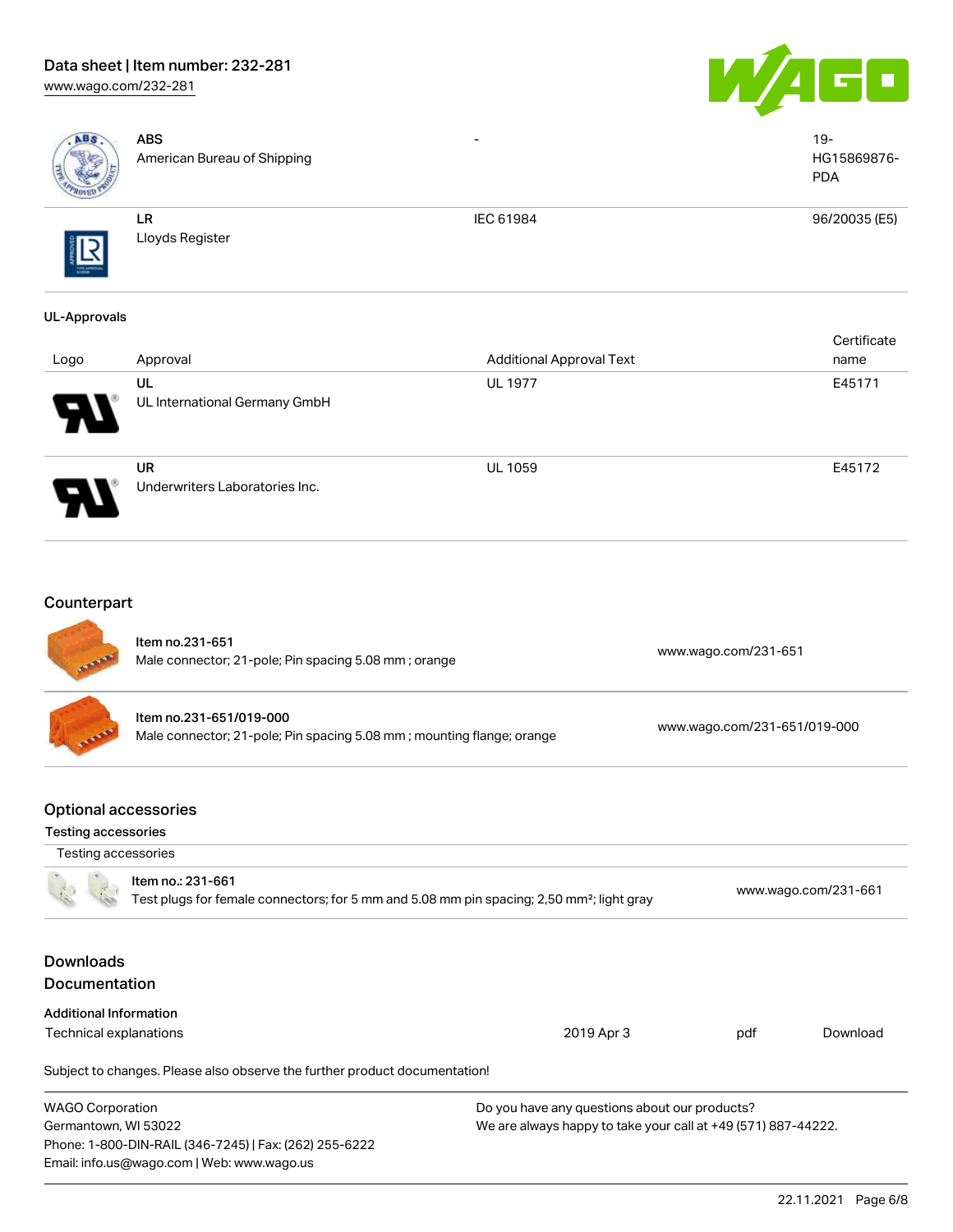

2.0 MB

| <b>CAD files</b>             |                                                                                                                                                                        |            |          |
|------------------------------|------------------------------------------------------------------------------------------------------------------------------------------------------------------------|------------|----------|
| CAD data                     |                                                                                                                                                                        |            |          |
|                              | 2D/3D Models 232-281                                                                                                                                                   | <b>URL</b> | Download |
| <b>CAE</b> data              |                                                                                                                                                                        |            |          |
|                              | EPLAN Data Portal 232-281                                                                                                                                              | <b>URL</b> | Download |
|                              | ZUKEN Portal 232-281                                                                                                                                                   | <b>URL</b> | Download |
|                              | PCB Design                                                                                                                                                             |            |          |
| Symbol and Footprint 232-281 |                                                                                                                                                                        | <b>URL</b> | Download |
|                              | CAx data for your PCB design, consisting of "schematic symbols and PCB footprints",<br>allow easy integration of the WAGO component into your development environment. |            |          |
|                              | Supported formats:                                                                                                                                                     |            |          |
| H                            | Accel EDA 14 & 15                                                                                                                                                      |            |          |
| H                            | Altium 6 to current version                                                                                                                                            |            |          |
|                              | Cadence Allegro                                                                                                                                                        |            |          |
|                              | DesignSpark                                                                                                                                                            |            |          |
| ш                            | Eagle Libraries                                                                                                                                                        |            |          |
|                              | KiCad                                                                                                                                                                  |            |          |
|                              | <b>Mentor Graphics BoardStation</b>                                                                                                                                    |            |          |
| $\blacksquare$               | Mentor Graphics Design Architect                                                                                                                                       |            |          |
| ш                            | Mentor Graphics Design Expedition 99 and 2000                                                                                                                          |            |          |
|                              | OrCAD 9.X PCB and Capture                                                                                                                                              |            |          |
|                              | PADS PowerPCB 3, 3.5, 4.X, and 5.X                                                                                                                                     |            |          |
| $\blacksquare$               | PADS PowerPCB and PowerLogic 3.0                                                                                                                                       |            |          |
|                              | PCAD 2000, 2001, 2002, 2004, and 2006                                                                                                                                  |            |          |
|                              | Pulsonix 8.5 or newer                                                                                                                                                  |            |          |
|                              | <b>STL</b>                                                                                                                                                             |            |          |
|                              | 3D STEP                                                                                                                                                                |            |          |
|                              | TARGET 3001!                                                                                                                                                           |            |          |
|                              | View Logic ViewDraw                                                                                                                                                    |            |          |
|                              | Quadcept                                                                                                                                                               |            |          |

.<br>Subject to changes. Please also observe the further product documentation!

WAGO Corporation Germantown, WI 53022 Phone: 1-800-DIN-RAIL (346-7245) | Fax: (262) 255-6222 Email: info.us@wago.com | Web: www.wago.us